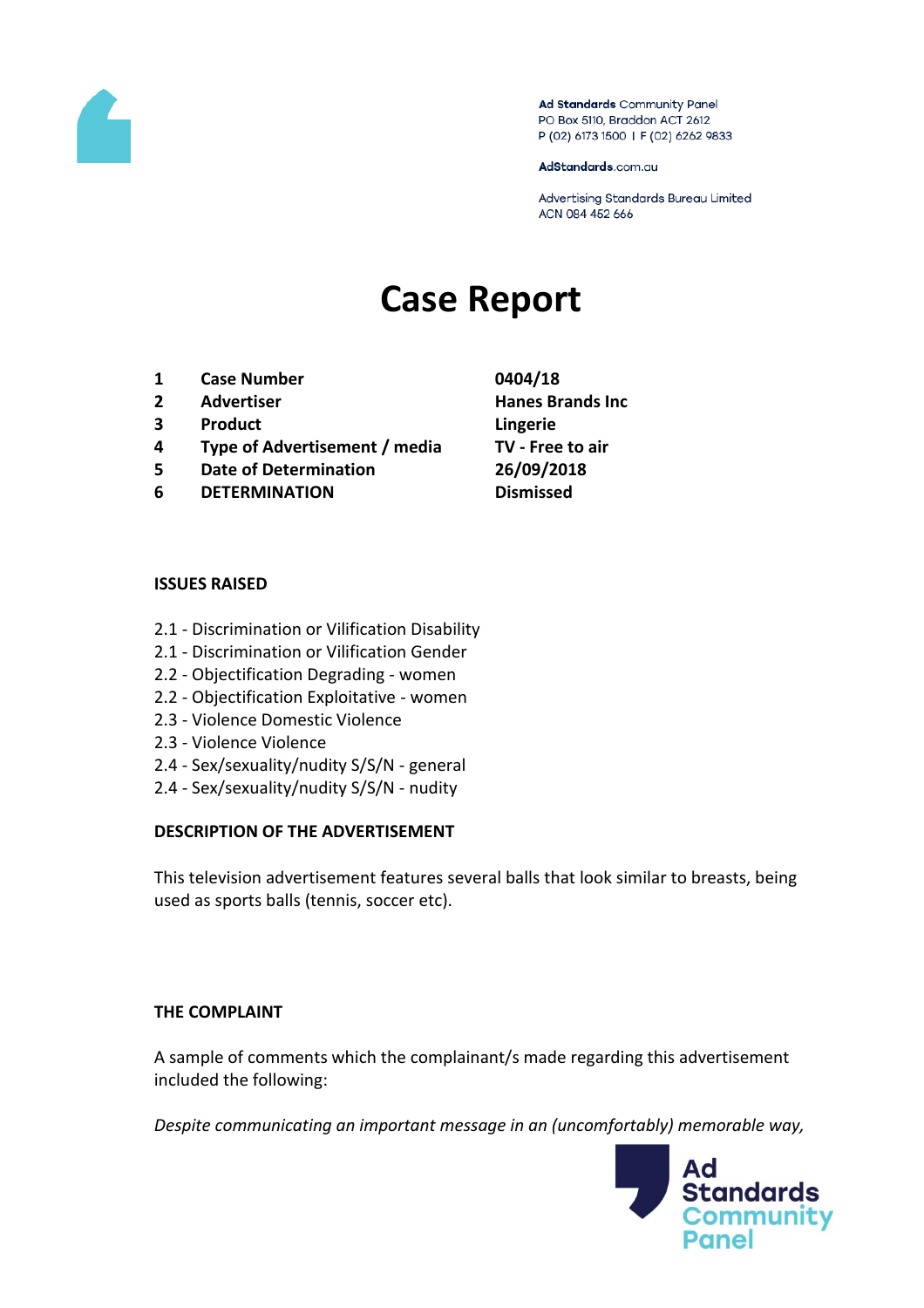

*this ad is too graphic because of the areola and nipple that feature prominently on every ball!*

*It is offensive and must be doubly so for women who have had to have their breasts removed due to cancer. This ad is degrading not only for cancer patients but should be offensive to every woman. I and many of my friends are disgusted and would like to see this ad removed from TV. Thank you for your consideration.*

*Having naked female breasts is giving young children the wrong message thats its ok to show female breasts everywhere. The naked body is private and children should be taught that it is not ok to present the female body in such a way that it degrades women. I have a young daughter and this is sending the wrong message to all young girls. We should respect females.*

*It's inappropriate and on during times when the family (kids) is watching TV. This is a pure depiction of nudity even though they are not showing human breasts...its still the same thing and can be easily identified as breasts. It's disgusting..normalising things that should be private and covered up. Take it off air or put it on very late at night so children aren't exposed to it.*

*Breasts were depicted as bouncing balls that were hit with a tennis racket & also punched & kicked. I find this very inappropriate in a society that is trying to reduce domestic violence.*

*As a female I found the ad offensive calling the breast, part of the human female anatomy, to be boobs.*

*I was offended by this because men need scrotal support with their exercising but there is no way you would have tiny little balls flying around the screen with everyone grabbing them like they were free for all. No. That would be inappropriate. So why is it inappropriate for men and not women? It's just another way we are sending out mixed messages and re-inforcing inequality between men and women.*

*I am offended by a female secondary sexual characteristic - breasts - being objectified by being portrayed separated from the female body as things which can be treated in the same way as sports ball.*

*This is happening at the same as there is a govt sponsored program to encourage increased respect for women. This ad is directly counter to that initiative .*

*The statement below will discourage reasonable complaints ,although perhaps you are unaware of this.*

*Body parts (breasts) being kicked, punched and batted. It was violent and aggressive.*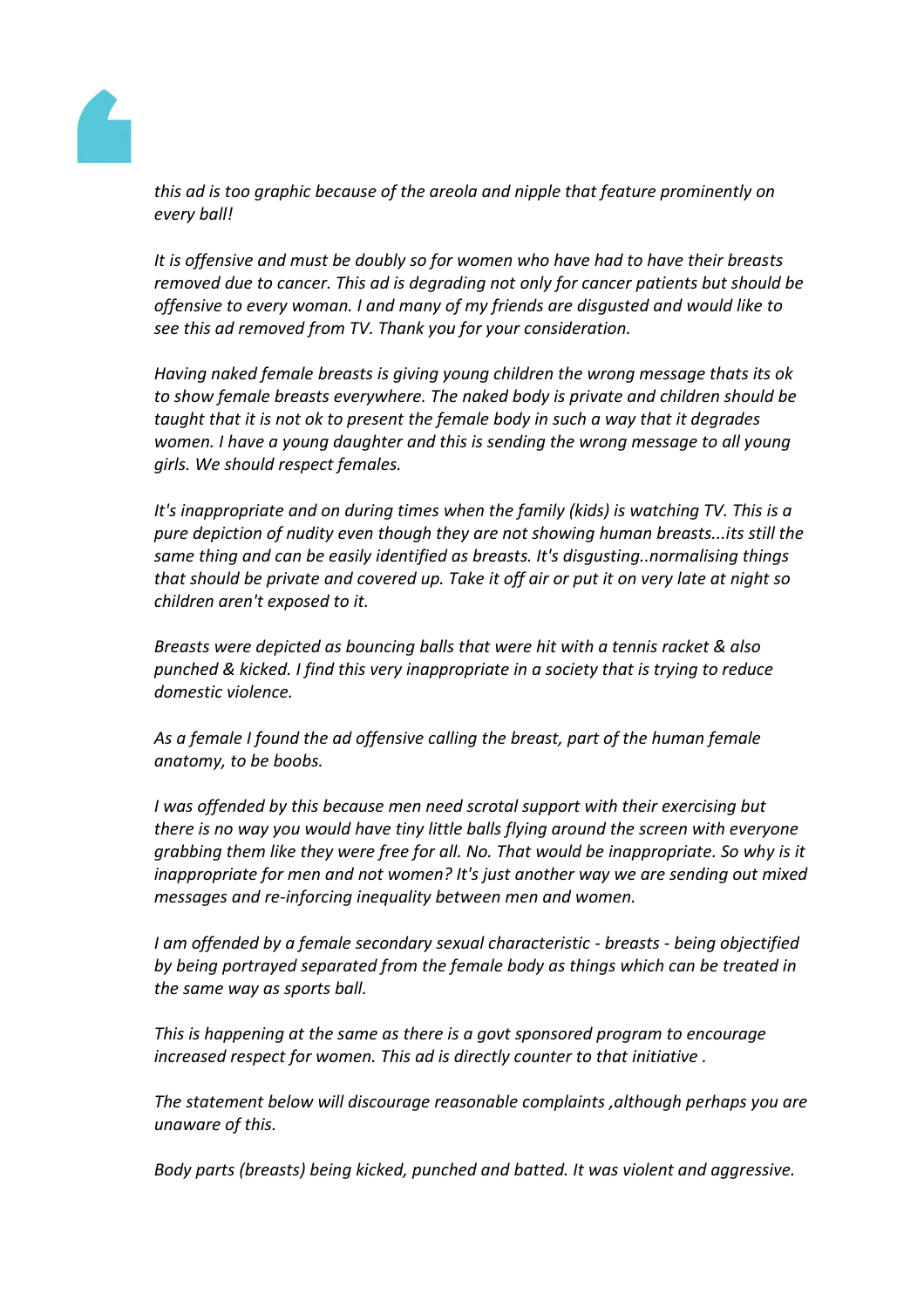

#### **THE ADVERTISER'S RESPONSE**

Comments which the advertiser made in response to the complainant/s regarding this advertisement include the following:

*While the complaints identify items 2.1 - 2.4 of the Advertiser Code of Ethics (Code), in light of the range of complaints, we have reviewed the advertisement in question (the Advertisement) against all the provisions of Section 2. We have carefully considered the Code and submit that the Advertisement does not breach any part of section 2 of the Code for the reasons set out below.*

*Before looking at each provision in Section 2 of the Code we wish to describe the Advertisement and the rationale behind its creation. Berlei is an intimates brand that manufactures, markets and retails bras and underwear for women. Berlei has worked with the Australian Institute of Sport for over 20 years to gain a real understanding of the impact exercise has on women's breasts and to aid in the development of bras that are scientifically tested as to the support they provide. Berlei has also been a proud partner of Breast Cancer Network Australia since 2005, and have donated over 130,000 My Care kits to Australian women who've undergone breast cancer surgery. Berlei is committed to pioneering products, backed by ongoing research and development, that offer support to those affected by the disease.*

*Our research shows that a staggering 40% of Australian women don't wear a sports bra while exercising. Many women are unaware of the damage that can happen below the surface to the soft tissue and delicate Coopers' ligaments inside their breasts if they don't have the correct support. To prevent this damage Berlei wants women to be aware of the importance of wearing the right sports bra for the different sports in which they participate.*

*The Advertisement dramatizes the impact that playing sport can have on women's breasts, by drawing a correlation between that impact and the impact that's seen on soccer balls, basket balls and tennis balls in a slow motion replay. The dramatization urges women to stop their breasts "playing their own game". There are no real body parts used in the Advertisement and as such, no nudity.*

*This Advertisement has been given a 'G' rating by CAD in Australia, and has been approved for use by Google. As well as being available online, the Advertisement is aired on Free to Air television and has been scheduled so that it is not intended to be shown during any free-to-air programming targeting children. Due to an unexpected change in programming out of our control we are aware of one instance in which it was aired during the Little Big Shots program, an item aimed at a family audience.*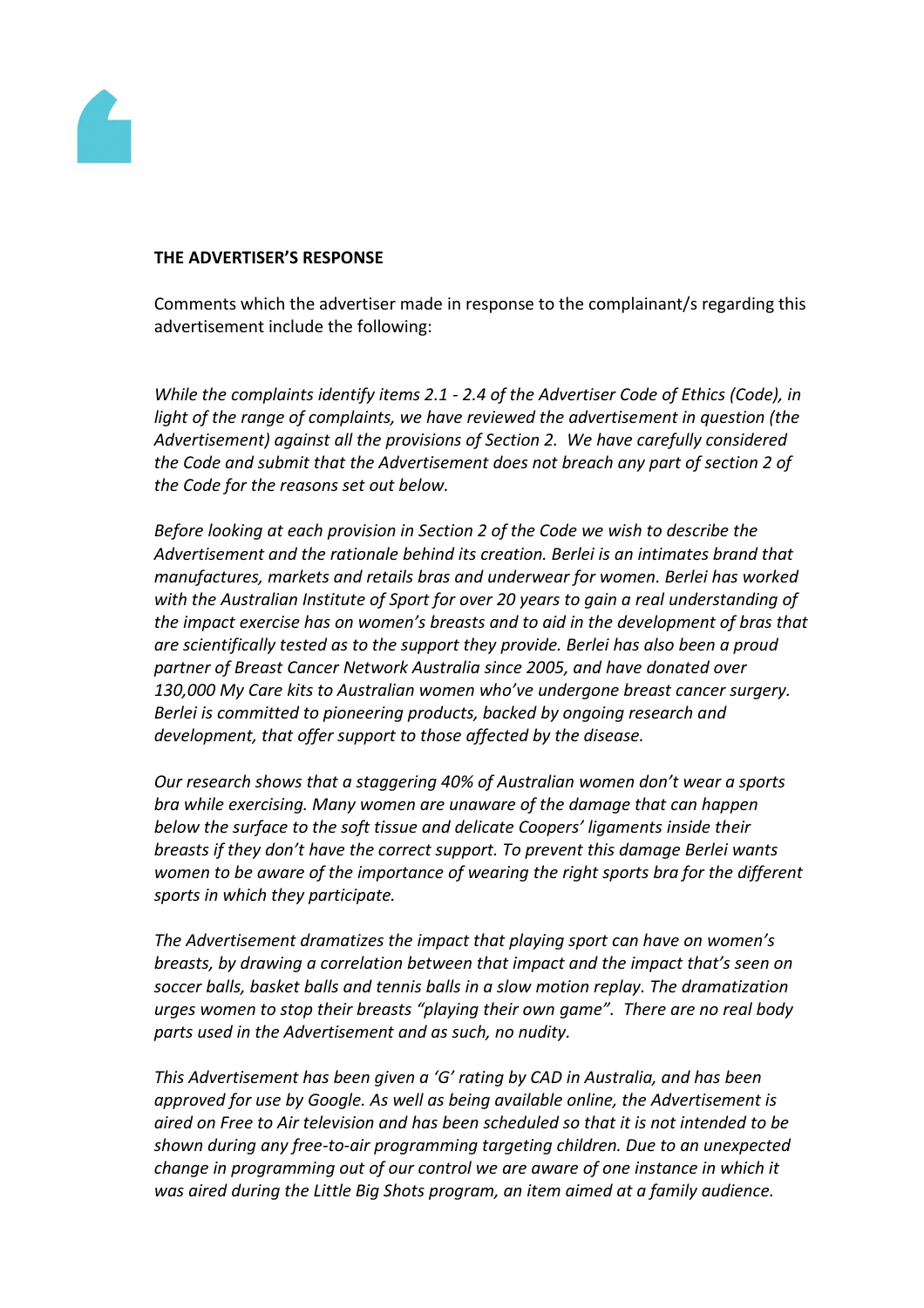

*However, that is not the intended audience.*

*Addressing each part of Section 2 of the Code, the relevant provisions and our comments in relation to each are as follows:*

*2.1 Advertising or Marketing Communications shall not portray people or depict material in a way which discriminates against or vilifies a person or section of the community on account of race, ethnicity, nationality, gender, age, sexual preference, religion, disability, mental illness or political belief.*

*There is nothing discriminatory or vilifying contained in the Advertisement. The message of the Advertisement is for women to be aware of the impact that exercise can have on their breasts (if unsupported) and to then empower women to care for and invest in themselves by choosing the right bra for their sport. The Bouncing Balls shown in the Advertisement are clearly not real breasts or implants and there is no depiction of people (whether women or otherwise) having a disability or disfigurement. There is also nothing within the Advertisement that describes or depicts any negative, unfair or less favourable treatment of women or the disabled, or of any other person or section of the community on account of race, ethnicity, nationality, gender, age, sexual preference, religion, disability, mental illness or political belief. The Advertisement is not encouraging people to treat women's breast like bouncing balls but is showing the impact women themselves are having on their breasts by exercising without a sports bra.*

*The Advertisement does not humiliate, intimidate or incite hatred, contempt or ridicule for women or the disabled. It is an important health message that educates and encourages all women to feel empowered to invest in themselves and, contrary to what is currently occurring, use an appropriate sports bra when exercising so as to avoid damage to their bodies.*

*A range of women of varying age, race and ethnicity are used in the Advertisement and none are depicted differently from the other on the basis of their age, gender, race, ethnicity or other such characteristic.*

*2.2 Advertising or Marketing Communications shall not employ sexual appeal: (a) where images of Minors, or people who appear to be Minors, are used; or (b) in a manner which is exploitative or degrading of any individual or group of people. There are no images of Minors used in the Advertisement. Further, the Advertisement does not employ any sexual appeal, let alone in an exploitative or degrading manner. As already indicated the purpose of the Advertisement is to highlight the importance of women providing the proper support for their breasts when exercising to avoid damage. The "Bouncing Balls" shown in the Advertisement are clearly not real, are not sex toys and not sexualized in any way. Simply having a ball resembling a female breast, with the areola and nipple being included so it is more anatomically correct, does not automatically amount to "sexualisation". The mere inclusion of a male chest,*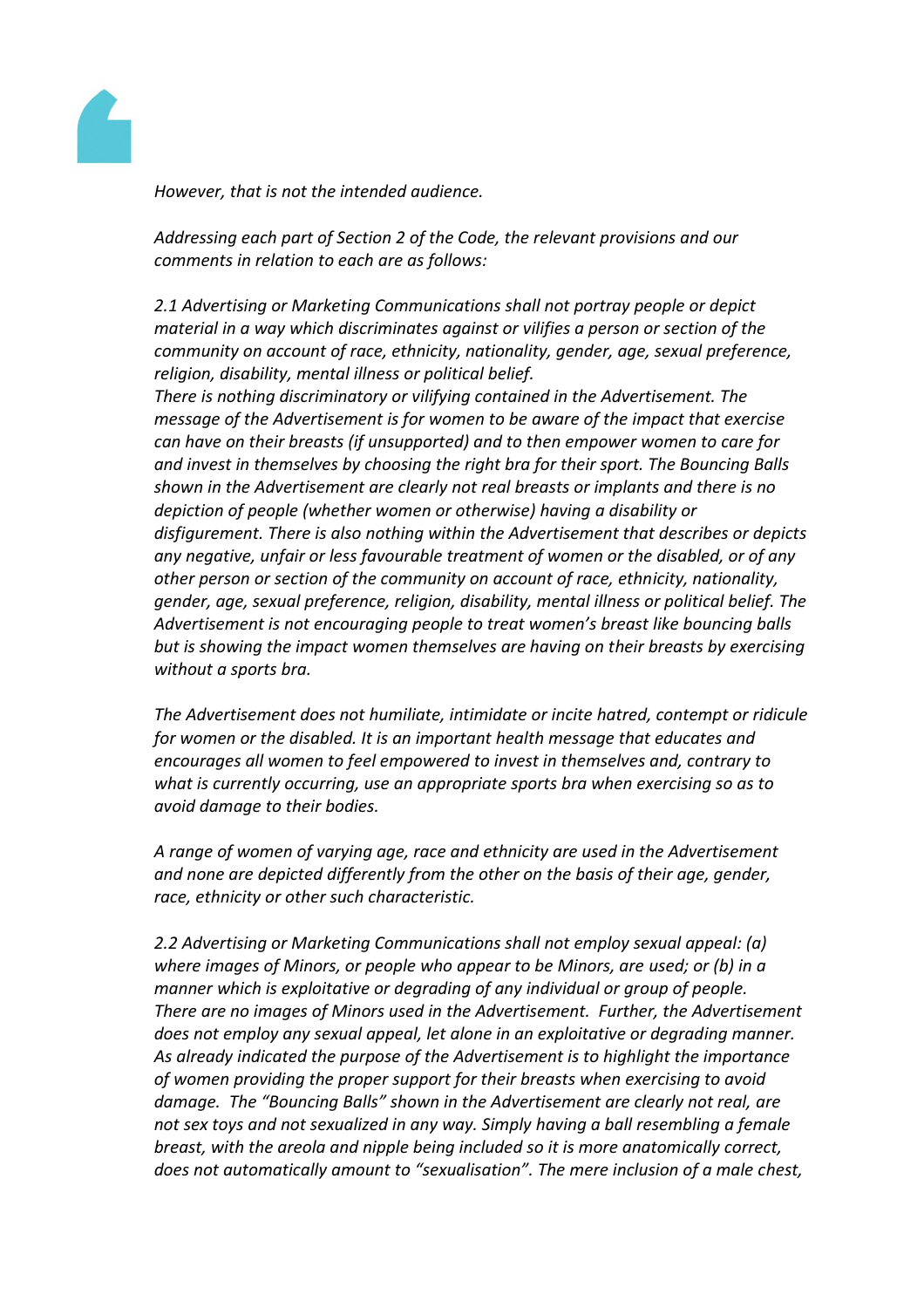

*with nipple exposed would equally not be seen as sexualisation. The Advertisement does clearly refer to women's breasts, but that is in the context of educating women about the risks to breasts when exercising without a suitable sports bra. There is nothing sexual about the presentation of the bouncing balls or the ladies exercising and no attempt to debase or degrade women for the enjoyment of others. There is nothing in the Advertisement that takes advantage of the sexual appeal of women, by depicting them as objects or commodities.*

*2.3 Advertising or Marketing Communications shall not present or portray violence unless it is justifiable in the context of the product or service advertised. There is no violence present or portrayed in the Advertisement. The Advertisement shows in slow motion the impact that certain sports can have on a ball. By depicting the balls as breasts, the Advertisement is drawing a correlation between the impact that can been seen on the ball, and the impact that often goes unnoticed on an unsupported women's breast. The Advertisement is not encouraging people to treat women's breast (or women in general) like bouncing balls or something that can be hit or kicked. The balls are intentionally, and clearly, not real breasts and there is no violence present or portrayed against the women in the Advertisement.*

*2.4 Advertising or Marketing Communications shall treat sex, sexuality and nudity with sensitivity to the relevant audience.*

*This Advertisement has been given a 'G' rating by CAD in Australia, and has been approved for use by Google. It is not sexually suggestive and does not depict any nudity as it has no real female breasts. Many complainants have highlighted that the depiction of animated male genitalia would be "equally objectionable". Women's breasts are not genitalia and no female genitalia have been depicted in any way in the Advertisement. We agree that depicting genitalia, either male or female would be objectionable, but highlight that has not occurred in the Advertisement.*

*As well as being available online, the Advertisement is aired on Free to Air television and has been scheduled so that it is not intended to be shown during any free-to-air programming targeting children. Due to an unexpected change in programming out of our control we are aware of one instance in which it was aired during the Little Big Shots program, an item aimed at a family audience. However, that is not the intended audience.*

*2.5 Advertising or Marketing Communications shall only use language which is appropriate in the circumstances (including appropriate for the relevant audience and medium). Strong or obscene language shall be avoided.*

*The word "boobs" appears at the end of the commercial in the line "Stop your boobs playing their own game". Berlei believes that 'Boobs" is a word which is innocuous and in widespread and common use in the Australian vernacular. It is not used in a demeaning or aggressive manner in the Advertisement and as such, its use is not contrary to the Code.*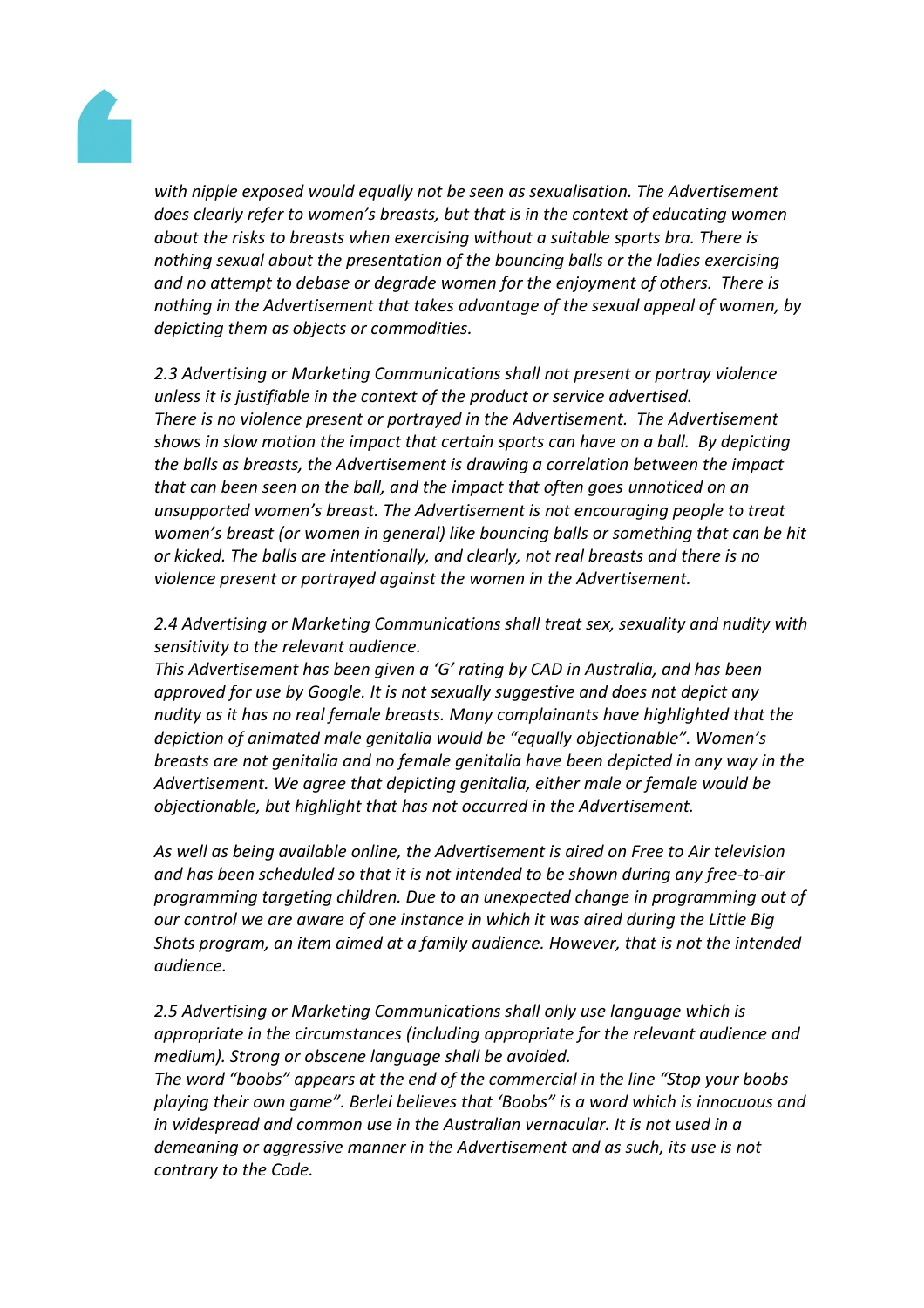

*2.6 Advertising or Marketing Communications shall not depict material contrary to Prevailing Community Standards on health and safety.*

*The Advertisement contains an important health message that educates and encourages all women to feel empowered to invest in themselves and use an appropriate sports bra when exercising so as to avoid damage to their bodies. It does not show women involved in unsafe activities or acting in a way contrary to their health.*

*2.7 Advertising or Marketing Communications shall be clearly distinguishable as such to the relevant audience.*

*The Advertisement is clearly recognizable as an advertising or marketing communication to the relevant audience.*

*On the above bases, we submit that the advertisement does not breach any provisions of the AANA Code of Ethics.*

# **THE DETERMINATION**

The Ad Standards Community Panel (the Panel) considered whether this advertisement breaches Section 2 of the AANA Code of Ethics (the Code).

The Panel noted the complainants' concern that the advertisement is discriminatory towards women, is degrading women, is promoting violence, contains nudity and sexualised content which is inappropriate for children to view and contains inappropriate language.

The Panel viewed the advertisement and noted the advertiser's response.

The Panel considered the television advertisement features people interacting with balls that look like breasts, including bouncing them, hitting them with a tennis racket, throwing them into a basketball hoop and punching them.

The Panel noted the complainants' concerns that men's genitals would never be used to advertise underwear, and that using breasts to promote bras is depicting inequality. The Panel considered that its role is to consider the content of adverting material as it is, and not hypothetical alternatives, and that this was not an issue that could be considered.

The Panel noted the complainants' concerns that the advertisement is offensive to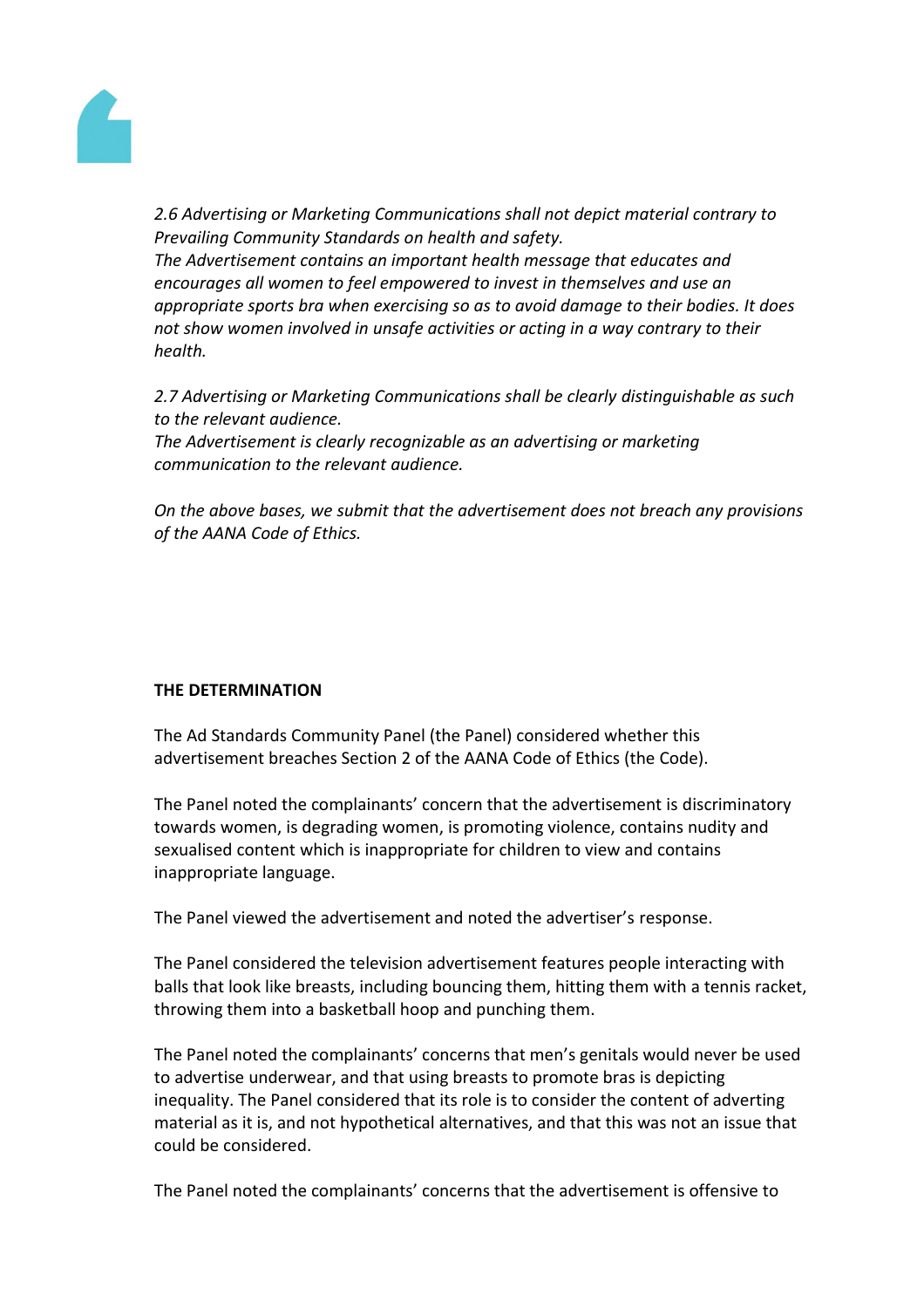

and upsetting for women who have had breasts removed because of cancer.

The Panel acknowledged that some people may be upset by this advertisement because of personal experiences, however considered that this is not an issue covered by the Codes and was not an issue which the Panel could consider.

The Panel considered whether the advertisement complied with Section 2.1 of the Code which requires that 'advertisements shall not portray or depict material in a way which discriminates against or vilifies a person or section of the community on account of race, ethnicity, nationality, gender, age, sexual preference, religion, disability, mental illness or political belief.'

The Panel noted the complainants' concern that the advertisement is sexist and demeaning women by depicting breasts as balls.

The Panel noted the advertiser's response that there is nothing discriminatory or vilifying in the advertisement.

The Panel noted the Practice Note to Section 2.1 provides the following definitions:

"Discrimination – unfair or less favourable treatment.

Vilification – humiliates, intimidates, incites hatred, contempt or ridicule."

The Panel considered that the representation of breasts as balls in the advertisement is not inappropriate in the context of an advertisement for sports bras. The Panel considered that the advertisement is representing what happens to breasts during sport when they are not supported properly and considered that this representation through the balls does not show any women to receive unfair or less favourable treatment. Nor is it a depiction which humiliates, intimidates, incites hatred, contempt or ridicule for the women in the advertisement or women in general.

The Panel considered that the advertisement did not portray or depict material in a way which discriminates against or vilifies a person or section of the community on account of gender and determined that the advertisement did not breach Section 2.1 of the Code

The Panel noted that Section 2.2 of the Code states: "Advertising or marketing communications should not employ sexual appeal: (a) where images of Minors, or people who appear to be Minors, are used; or (b) in a manner which is exploitative or degrading of any individual or group of people."

The Panel noted the AANA Practice Note which provides guidance on the meaning of the terms exploitative and degrading: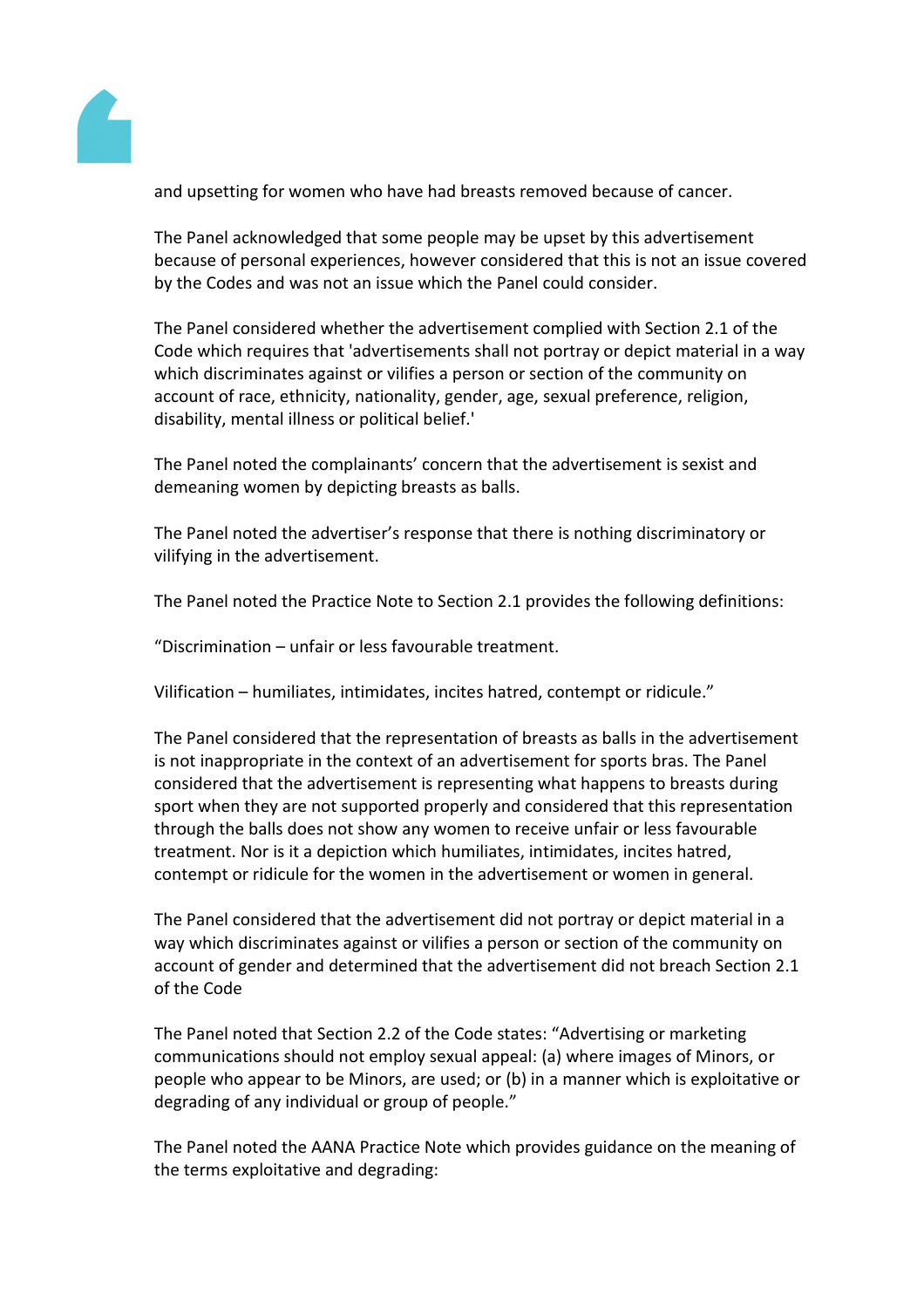

"Exploitative - means (a) taking advantage of the sexual appeal of a person, or group of people, by depicting them as objects or commodities; or (b) focussing on their body parts where this bears no direct relevance to the product or service being advertised.

Degrading – lowering in character or quality a person or group of people."

The Panel noted the complainants' concerns that the depiction of breasts as balls making a direct comparison between breasts and an object.

The Panel noted the advertiser's response that the advertisement does not employ sexual appeal and that the purpose of the advertisement is to highlight the importance of women having proper support for their breasts when exercising to avoid potential harm to delicate breast tissue and ligaments.

The Panel considered that the depiction of the breasts as balls in the advertisement was a representation of what happens to breasts during sport when they are not supported properly. The Panel considered that the images of the balls in the advertisement are not sexualised and that the advertisement is not employing sexual appeal.

The Panel determined that the advertisement did not employ sexual appeal and therefore did not breach Section 2.2 of the Code.

The Panel considered whether the advertisement was in breach of Section 2.3 of the Code. Section 2.3 states: "Advertising or Marketing Communications shall not present or portray violence unless it is justifiable in the context of the product or service advertised".

The Panel noted the complainants' concerns that the advertisement's depiction of breasts being punched and kicked was promoting violence against women.

The Panel noted the advertiser's response that the advertisement shows in slow motion the impact that certain sports can have on a ball which draws a correlation between the impact sports can have on women's breasts when they are not supported properly and that there is no violence portrayed in the advertisement.

The Panel considered that there are no relationships shown in the advertisement and the advertisement could not reasonably be seen to be a depiction of domestic violence.

The Panel considered that while the imagery in the advertisement may be showing the representation of breasts in uncomfortable situations, this is in line with the message of the advertisement.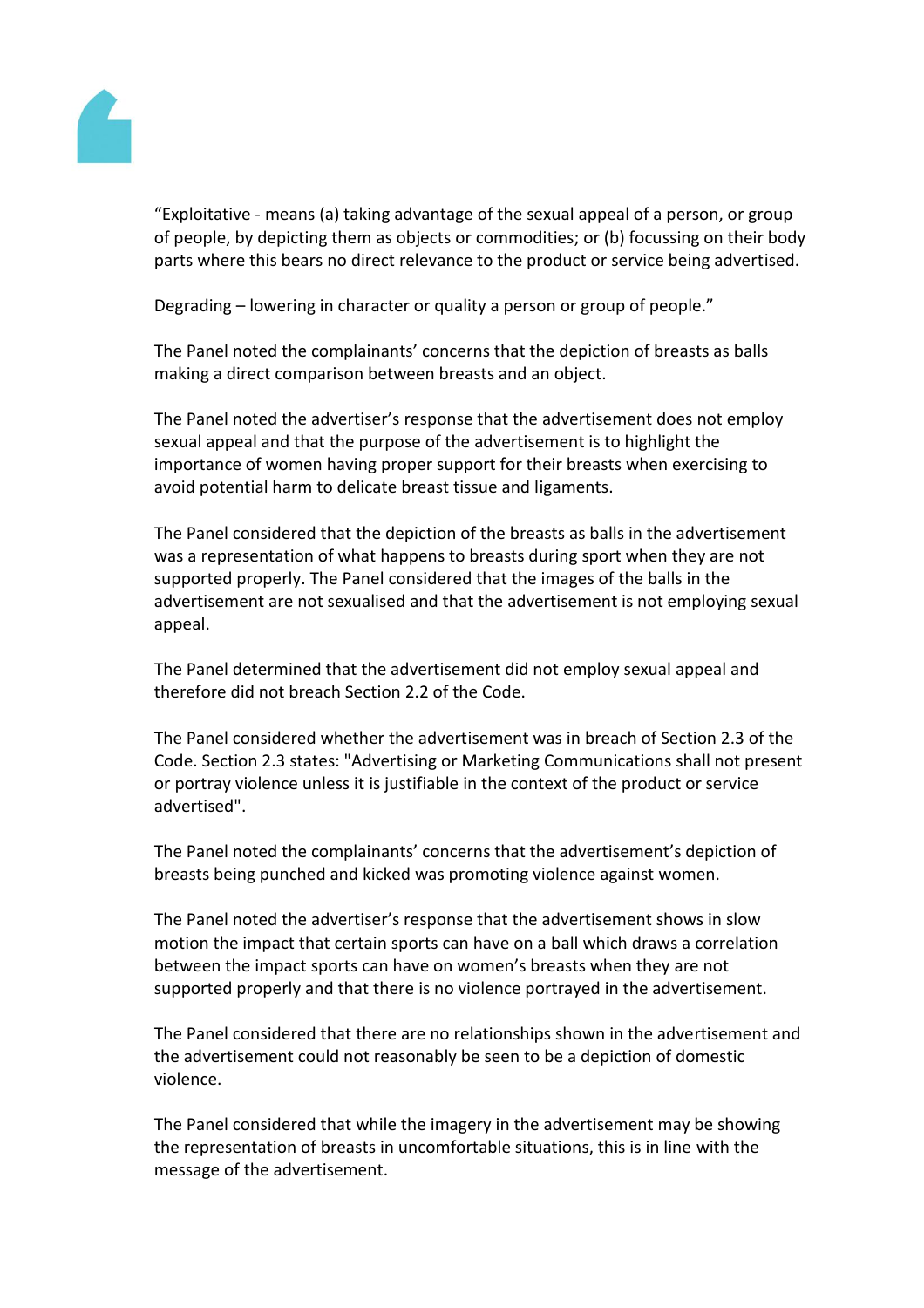

The Panel considered that the balls in the advertisement were clearly not real breasts, and that the depiction of the balls being kicked and hit was not a depiction of violence.

The Panel considered that the advertisement did not depict violence, rather it was demonstrating the discomfort that can be caused by not wearing an appropriate sports bra.

The Panel considered that the advertisement did not depict violence and considered that the advertisement did not breach Section 2.3 of the Code.

The Panel considered whether the advertisement was in breach of Section 2.4 of the Code. Section 2.4 of the Code states: "Advertising or Marketing Communications shall treat sex, sexuality and nudity with sensitivity to the relevant audience".

The Panel noted that the television advertisement had been given a G rating by CAD and would therefore be likely to be viewed by a broad audience which would include children.

The Panel noted the complainants' concerns that the depiction of nipples on breastlike balls is inappropriate nudity and not appropriate for viewing by children.

The Panel noted the advertiser's response that the advertisement is not sexually suggestive and does not depict any nudity as it has no real female breasts.

The Panel noted that the practice note for Section 2.4 of the Code provides that "Images which are not permitted are those which are highly sexually suggestive and inappropriate for the relevant audience…Images of nipples may be acceptable in advertisements for plastic surgery or art exhibits for example."

A minority of the Panel considered that breasts are seen as a sexual part of the body by members of the community, and representations of breasts may not be appropriate for young children who would not understand the message of the advertisement.

The majority of the Panel considered that the balls in the advertisement were not real breasts and although they were a realistic imitation of breasts, the various sporting balls did not amount to a depiction of nudity.

The majority of the Panel considered that it was appropriate for an advertisement relating to breast support to contain references to and representations of breasts, as long as these are not depicted in a sexualised manner.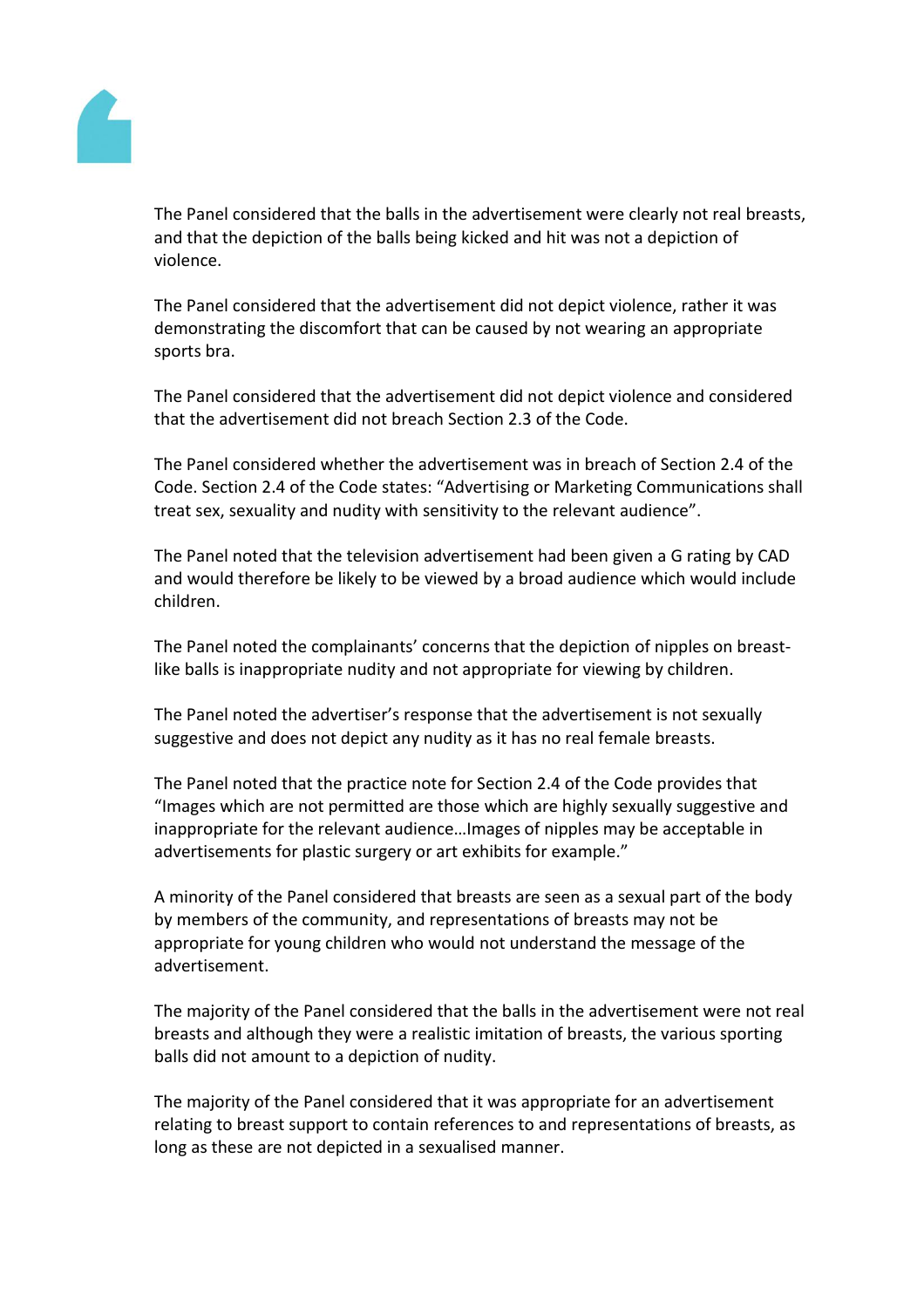

The majority of the Panel considered that the depiction of a representation of breasts was not sexualised, and was an artistic way to advertise a sports-based product.

The majority of the Panel considered the advertisement was not sexualised, did not contain nudity and was not inappropriate to be seen by a broad audience which would include children.

The Panel determined that the advertisement did treat the issue of sex, sexuality and nudity with sensitivity to the relevant audience and did not breach Section 2.4 of the Code.

The Panel considered whether the advertisement was in breach of Section 2.5 of the Code. Section 2.5 of the Code states: "Advertising or Marketing Communications shall only use language which is appropriate in the circumstances (including appropriate for the relevant audience and medium). Strong or obscene language shall be avoided".

The Panel noted the complainants' concerns that the word 'boobs' is offensive and inappropriate.

The Panel noted the advertiser's response that 'boobs' is a word which is in common use in the Australian vernacular and is not used in an aggressive or degrading manner.

The Panel noted that they had previously considered complaints about a similar issue in case 0361/13. In this case, which identifies the Panel as the former Advertising Standards Board (the Board):

"The Board considered that the word 'boobs' was not strong or obscene and was not inappropriate as it is not strongly sexualised and is likely to be seen as being in the context of a brand which now sells bras. The majority of the Board considered that the use of the word Boobs was not inappropriate in the circumstances (including appropriate for the relevant audience and medium) and did not breach Section 2.5 of the Code."

Consistent with the previous determination, the Panel considered that the word 'boobs' was not strong or obscene and was not inappropriate for use in an advertisement for bras.

The Panel determined that the advertisement did not breach Section 2.5 of the Code.

Finding that the advertisement did not breach any other section of the Code the Panel dismissed the complaints.